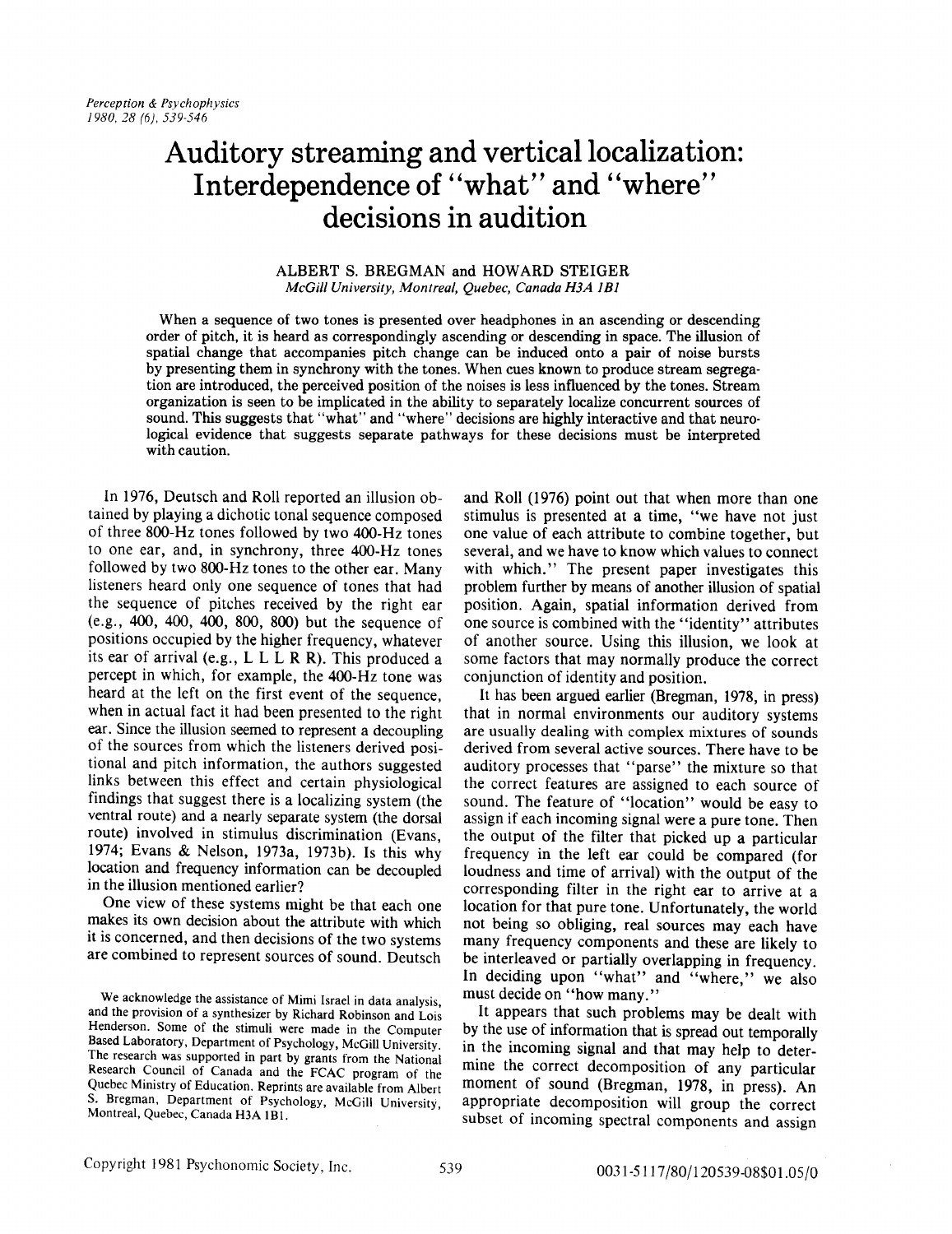# 540 BREGMAN AND STEIGER

them to the proper location. The present experiment is a study of one principle that assists in this "parsing." It may be described as follows: The spectral content of any short period of time should be perceived whenever possible as  $(a)$  the continuation of the spectral content of the immediately preceding period of time and (b) the addition of some new content. The continued content and the added content (the "remainder") will each be assigned a separate identity. This can be called the "remaindering principle." A special case of it occurs when two simultaneously occurring frequency components have slightly asynchronous onsets. In such a case, two time periods exist, a first one in which only the temporally leading component is present, and a second period in which the mixture of the two components is present. An asynchrony of as little as 10 msec can promote the segregation of the two components into separate perceptual streams. This principle of decomposition has been discussed elsewhere (Bregman, 1978; Bregman & Pinker, 1978). It has been found to be capable of partially eliminating the masking of one tone by a concurrently played tone (Rasch, 1978). In the experiments that follow, we wish to show that the segregation that arises from this principle can influence spatial localization. If it can, we will have discovered a situation in which decisions about "how many" can influence the decision about "where." In the final discussion, we will see that we already know from past research that decisions about "what" and "how many" are highly interactive. Furthermore, we know that our perception of the grouping of spatial positions ("where") can influence our decisions about melodic properties of a pattern ("what"). Therefore, the results expected from the present experiments would contribute to a picture of a system that computes a description involving "how many of what are where" in a highly interactive manner.

We chose to employ a phenomenon of localization in which two-ear comparisons are not involvednamely, the case of up-down localization when the source of sound lies straight ahead of the listener. We did so because it appears that such localizations depend, in part, upon an analysis of the frequency spectrum, and the remaindering principle is one that is believed to analyze spectral information. There is evidence in the literature on vertical localization that the notion of a high tone in music is not simply a metaphor but is associated with real (although inaccurate) spatial localization: Research exists that shows that higher frequencies are localized as higher in space (Pratt, 1930). It has been suggested by recent researchers (Butler, 1969; Roffler, 1968; Searle, Braida, Cuddy, & Davis, 1975) that this perceptual bias is making use of the fact that the outer ear filters an incoming waveform differently depending on its angle of incidence. Regardless of its cause, however,

we have here a phenomenon in which the monaural spectrum is linked to localization. Therefore, the "remaindering" principle should show a definite effect.

The first experiment reported below simply demonstrated that high- and low-pitch tones, presented through headphones, were perceptually localized at higher and lower locations, respectively. The second experiment presented high and low tones over headphones synchronously with a white noise burst presented over a loudspeaker. Normally, the tone induced a mislocalization of the noise, but if the tonal component was caused to be perceptually segregated from the noise, by being captured into a sequence of tones of the same frequency, its effects on the localization of the noise were reduced. In the third experiment, the subject was again presented with a simultaneous noise and tone. This time the segregated condition was created by introducing asynchronies in the amplitude envelopes of the noise and tone. This segregation again reduced the influence of the tone on the judgment of the position of the noise.

## **EXPERIMENT I**

**This experiment was aimed solely at verifying the effects of pitch on spatial localization. It used pairs of tones of the same or different frequencies presented over headphones and asked subjects to judge the change in spatial position of the second tone relative to the first. Subjects were persuaded that the tones were partially coming from a vertical array of speakers in the room.**

#### **Method**

**Procedure.** Subjects were tested individually, seated directly facing a pair of dummy speakers affixed on a wall near the corner of a  $15 \times 20$  ft room. The speakers were placed one directly above the other at a separation of 10 ft. An "X" was affixed to the wall at the midpoint between these speakers, so that three spatial locations were indicated, one at the "X" and two at the speakers themselves. The subjects sat 10 ft from this vertical configuration, such that both speakers were equidistant from their heads. Thus, the auditory angle between the two speakers was approximately 53 deg.

Then the headphones were put on, and the subject was told that a signal would be presented partially over the headphones and partially over the higher, the lower, or both speakers. The listeners were warned that the headphones would seem to dominate and that they should try their best to ignore them. They were told that they would be able to hear the speakers despite the headphones because the latter were "acoustically transparent." This latter statement was plausible because of the type of headphones used, Sennheiser Model 424, which have no circumaural cushion and shut out little sound from the environment. The subjects were asked to indicate the source of each tone at the speakers, with a forced choice of either the higher or lower speaker, or the center location "if both speakers were activated at once" (they were told that the sound would appear to come from the middle position when both speakers were active together "due to a common stereo effect"). In reality, all the sounds were presented binaurally through the headphones alone.

On each trial, the subjects heard two tones in succession and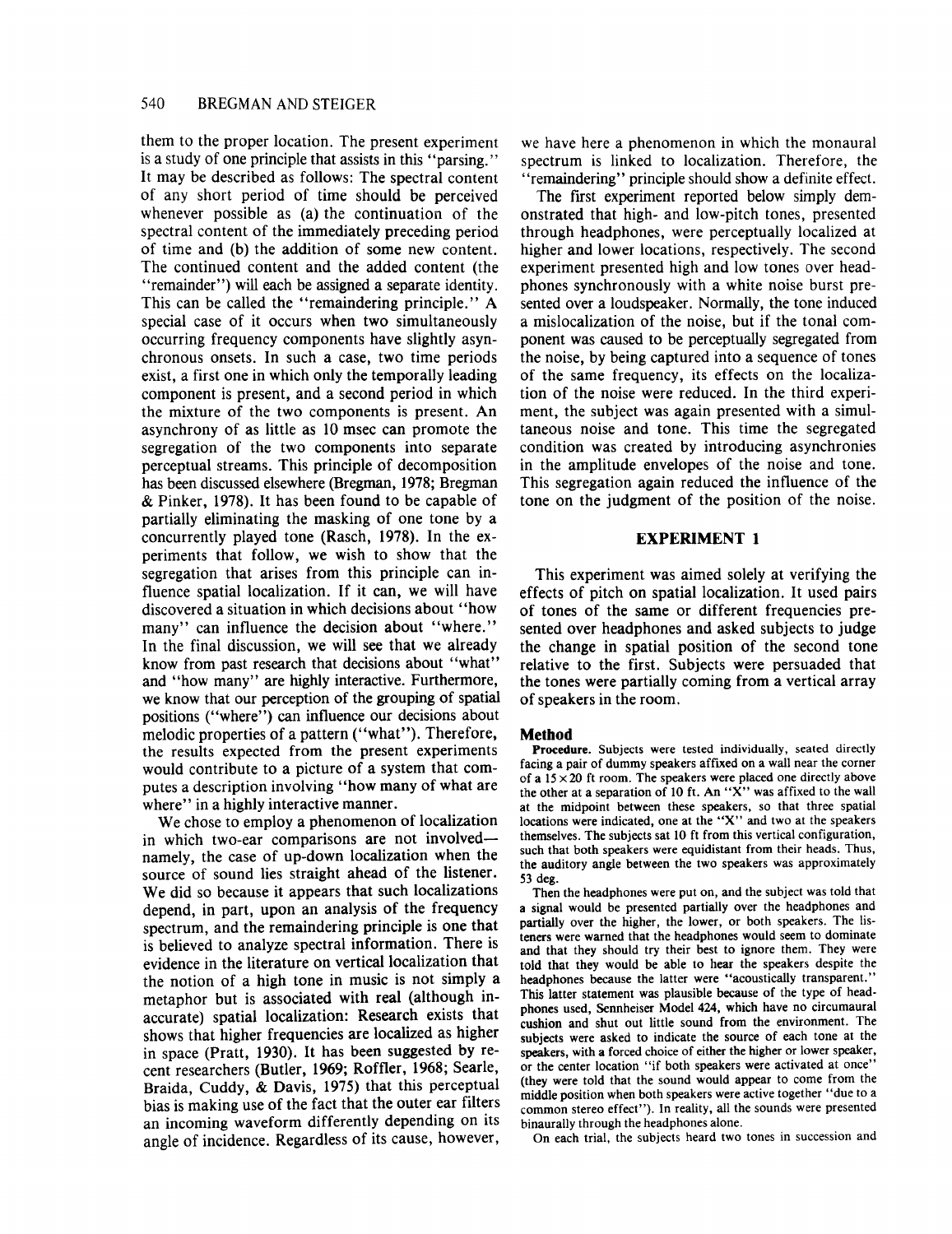indicated their judgments on a response sheet on which was printed a "vertical" row of three dots. If the two tones had come from different locations, they were to connect two of the three dots on their response sheets by an arrow to indicate the positions of the first and second tones. If the tones both came from the same spatial position, they were to circle the appropriate dot.

The room was then darkened to reduce visual distractions and the experimenter went out. A tape recording with all the conditions on it was run without interruption for about 5 min.

**Design of stimuli.** Each stimulus was a pair of tones recorded monaurally. The first tone was on for 1.5 sec, then there was a .5-sec silence, and the second tone appeared for 1.5 sec. Each pair was followed by a 7-sec period in which the listener was to mark his or her judgment before the next pair occurred. (These times are only approximate because the tape was prepared manually.)

Each tone was a pitch produced by modulating the frequency of an audio range sine wave with a subaudio (15 Hz) sine wave on an ARP 2600 synthesizer. Each tone therefore wavered across a full-tone range, a semitone above and below the nominal test frequency, and sounded like a rich sound with somewhat ambiguous chroma. This type of sound was used to try to focus the subject's attention on pitch height rather than chroma. (As it turned out, the subjects felt they were hearing musical intervals anyway; therefore, our subsequent studies used tones of steady pitches.)

The five nominal frequencies were at equal logarithmic separations within the octave ranging from 262 to 524 Hz (middle C to the C one octave higher). They were at 262, 311, 370, 440, and 524 Hz. The ascending two-tone sequences always began with the 262-Hz tone and ended with either the same 262-Hz tone or one of the others. Similarly, the descending sequences always began with the highest tone and ended with either itself or one of the lower tones.

**Subjects.** Twenty-three subjects, ranging in age from 18 to 33, both male and female, were recruited. Of these, two who misunderstood instructions were rejected from the analysis.

#### **Results**

The subjects' responses were positions and changes on a 3-unit scale that represented 53 deg of auditory angle. Positive values were assigned to judgments that indicated ascending spatial change, and negative values were assigned to indications of descending spatial change. The resulting scale for judgments of change, therefore, can range from  $+53$  to  $-53$  deg. The mean change judgments, converted to degrees, are plotted in Figure 1 as a function of the size of the pitch interval expressed in semitones. In this figure, descending pitch intervals are shown as negative values.

The analysis of variance in this and later experiments treated the 10 pitch intervals as a single lOvalued variable. The alternative, treating magnitude and direction as separate, would have generated a large Magnitude by Direction interaction that really should be treated as part of the main effect. "Sound moves up spatially if it is increasing in pitch *but* moves downward if decreasing in pitch." The "but" in the previous sentence would be the statistical interaction effect. It does not make sense to treat this as a real interaction, that is, as a restriction on the generality of a main effect.

Figure 1 shows that the pitch interval influences the judgment of spatial change in a strong and regular



**Figure 1. Mean judgments of spatial change of a tone (in degrees) as a function of its frequency change (in one-quarter-octave steps).**

**manner**  $[F(9,171) = 38.23, p \lt .001]$ . The present **study, therefore, was able to show a clear effect of spectral changes upon judged changes in vertical location. The fact that the result can be obtained with sounds presented through headphones enables us to rule out artifacts related to the acoustic properties of the room.**

## **EXPERIMENT 2**

**This experiment went on to use the effect demonstrated in the first experiment to determine whether the "remaindering" principle that segregates the monaural spectrum could affect spatial localization. A pure tone and a noise burst were played at the same time. The noise was played from speakers at one of two vertical locations, while the tones were always played through earphones. It was expected that the illusory localization of the tones would be transferred to the noise burst when both occurred in synchrony. However, we expected to find that factors known to affect segregation of acoustic components should inhibit the transfer of properties from the tone to the noise burst. In Experiment 2, we segregated the tone from the noise in some conditions by adding a stream of tones, before and after the critical one, to "capture" it and inhibit its fusion with the noise burst (see Figure 2).**

**The principle of "remaindering" mentioned in the introduction is involved in this design as follows: The burst-plus-tone stimulus contains a component (the tone) that has just previously occurred alone. Accordingly, there should be a bias toward removing this element from the mixture, leaving the noise burst as an independent remainder.**

**We know already that we can cause the perceptual separation of two concurrent acoustic components (A and B) by capturing A into a sequential stream in**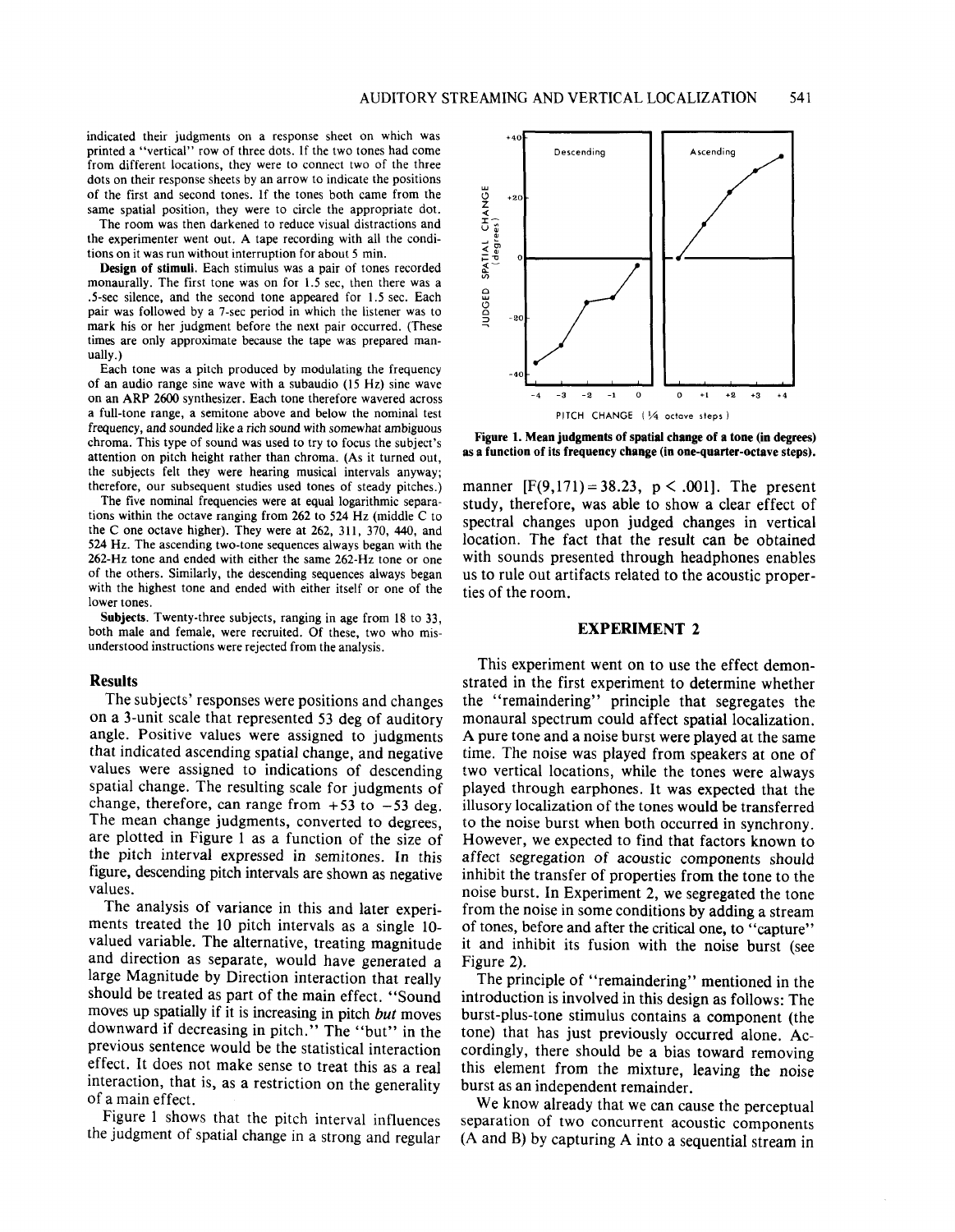# 542 BREGMAN AND STEIGER

such a way that B is left behind in its own stream (Bregman & Pinker, 1978; Dannenbring & Bregman, 1978). But the "segregation" produced by this method has only been indexed by asking the listener two types of questions: (1) Can A (the component that is pulled out) be heard as part of a sequential pitch stream together with the preceding and following tones? (2) Does B (the component that is left behind) sound purer when segregation has occurred? While these two questions provide evidence for segregation, there is no a priori reason to believe that just because some features derived from two concurrent sounds will segregate, all features must therefore segregate. In particular, if the "where" decision is made by one neural system and the "what" decision by another, factors that produce segregation in the case of "what" decisions need not produce a corresponding segregation of "where" decisions. The judgments used previously to measure streaming have been concerned only with "what" was present, and the "whats" have been defined by their frequency characteristics. It is possible that decisions about location are not based upon the same heuristics that influence segregation in the "what" system; they may rely only on dichotic spectrum/phase relations for left-right information and on the content of the monaural spectrum for up-down information. In this case, we would expect this system to have little ability to reject the influence of a concurrent tone upon localization of a noise burst, even when it is given temporal clues that the two sounds are arising from different sources.

On the other hand, if location decisions do respond to information derived from the sequence of tonal components in exactly the same way that previously investigated judgments of streaming have done, then it is likely that auditory recognition is a global process that utilizes information (but not "decisions") of various types to come up with a single, joint decision of "what" and "where."

#### **Method**

**Procedure.** Subjects were tested individually in an  $11 \times 6.5$  ft acoustically live room. They sat directly facing a wall of the room at a distance of 8 ft. On this wall, two loudspeakers were fixed, one directly above the other at a separation of 9 ft. A thin textile sheet was draped from the ceiling to the floor in front of the speakers to conceal them, and four Xs were printed on the sheet, one in front of the higher speaker, one at the lower one, and two at equal spacings in between. This produced a four-position spatial scale to be used by the subjects in giving their judgments. The scale represented a total of about 59 deg of auditory angle.

Subjects were told that they would, on each trial, hear a double burst of noise at any of four speaker locations marked by Xs, and that they should judge their locations. A response sheet was provided on which, on each trial, they were to circle the appropriate point or points on a diagram of the four Xs and to mark which came first and second. They were warned that simultaneous tones, designed to distract them, would be heard over the headphones and that these should be ignored so that only the noise bursts were localized. The headphones



**Figure 2. Stimuli used in Experiment 2. The vertical bars represent noise bursts and the dark horizontal bars are tones. The numbers represent the durations in milliseconds of the events or intervals.**

were the same as those used in Experiment 1. They consisted of speakers, held from touching the ears by thin, flat foam cashions. The headphones had no circumaural pads and did not entirely eliminate the functioning of the pinna for environmental sounds, which could be heard clearly through the cushions. In the present experiment, in contrast with Experiment 1, the sounds that were to be jndged actually did come from the speakers, but, despite the four Xs on the wall, only appeared at either the highest or lowest position.

**Stimuli.** The stimuli whose positions were to be judged were two short bursts of white noise. These could be presented by either the high (H) or low (L) speaker. A pure tone could be presented over the headphones in synchrony with the noise burst from the loudspeaker. The noise bursts occurred in four positional sequences: H-L, L-H, H-H, and L-L.

On trials in which tones were added to the noise bursts, there were basically two conditions, as shown in Figure 2. Either the tone had captors preceding and following it or it did not. The right-hand section of Figure 2 shows the "captor present" condition. In this condition, each tone-noise combination was preceded and followed by two tones at the same frequency as the one that was synchronous with the noise burst, to capture it into a sequential stream. It was expected that this capturing would remove the tone's contribution to the spectrum of the noise burst for the purposes of localization. Some trials containing two noise bursts without simultaneous tones were also included.

All tones and noise bursts were 500 msec in duration, and the silence between successive tones was 50 msec. The two noise bursts were separated by 2,250 msec. Trials were separated by 7 sec of silence during which subjects were to respond. The speaker signal was adjusted to a comfortable listening level and the loudness of the headphone signal was adjusted in accordance with judgments of three observers to seem equal in loudness to the speaker signal.

The tones used were at 260, 347,433, and 520 Hz. On the trials with tones, the tone pairs were selected so that there were equal numbers ascending from 260 Hz to each of the higher frequencies and descending from 520 Hz to each of the lower ones. Pairs in which both tones were at 260 Hz or at 520 Hz were also included.

**Subjects.** Twenty-nine volunteers from the McGill undergraduate and graduate student body served as subjects.

#### **Results**

In Figure 3, the mean judgments of spatial change (converted to degrees) for the fused and segregated conditions are shown as a function of the pitch change. There is a significant association between the direction and size of pitch change and the judged spatial change  $[F(7,196)=6.27, p \le .001]$ . Furthermore, the interaction with the fused/segregated treatment, shown in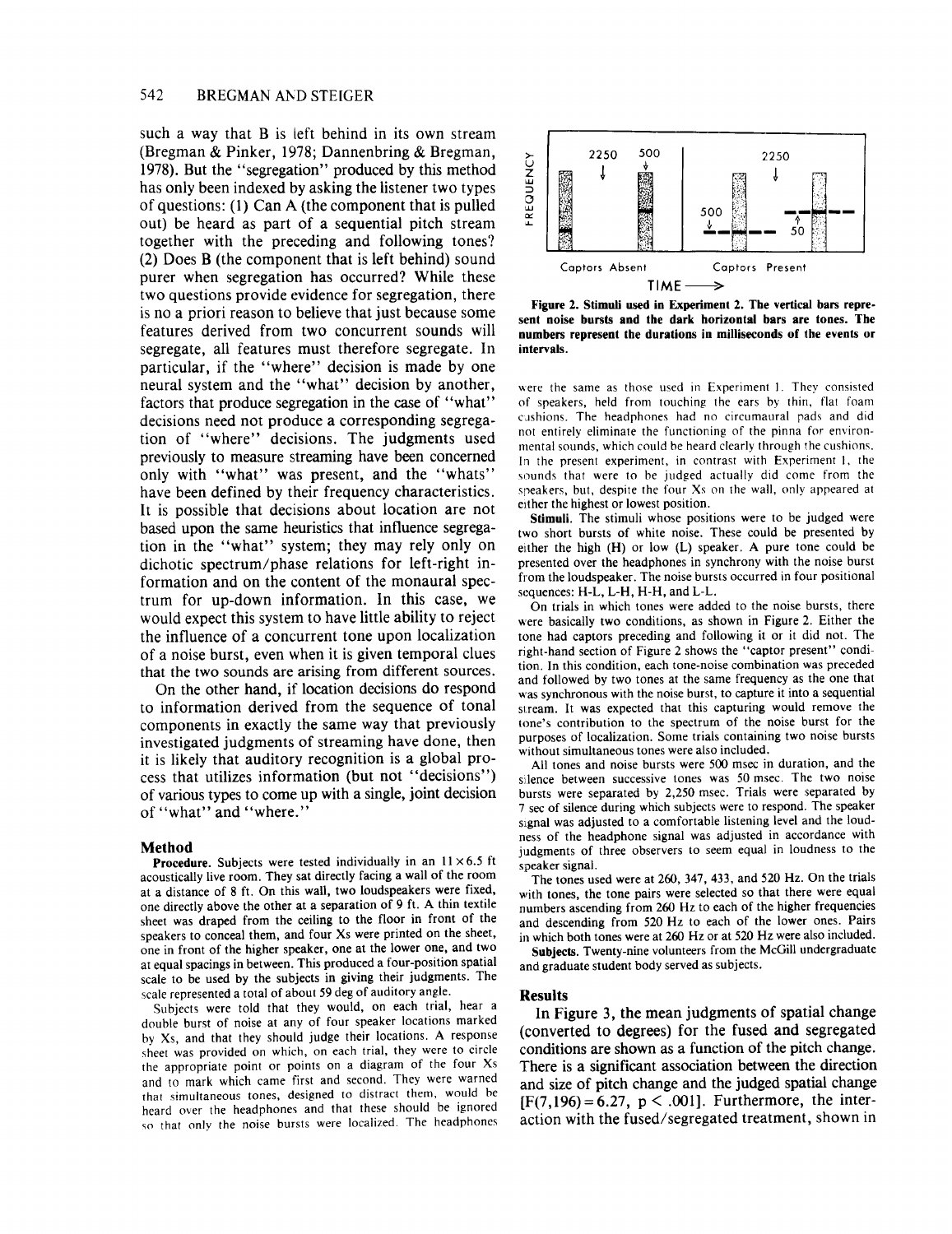

**Figure 3. Experiment 2: Mean judgments of spatial change of burst location (converted to degrees) as a function of the pitch change of the accompanying tone (in one-third-octave steps) for conditions with and without captor tones.. Results for ascending**

**and descending tonal intervals are shown separately.**

**Figure 3, is significant**  $[F(7,196) = 7.92, p < .001]$ **. The tonal effect in the fused condition is much stronger than in the segregated condition.**

**Localization of the unaccompanied pairs of noise bursts was also examined. Judgments were systematically related to the actual change in position of the pair of bursts. The average positional changes indicated by subjects on the four-point response scale for the four types of burst sequence were:**  $-.04$  for high-high,  $-.12$  for low-low,  $-.70$  for **high-low, and +.21 for low-high. While related to the true spatial changes, the judgments show a rather restricted range of response compared with the range** offered by the scale  $(-3 \text{ to } +3)$ . While the effect of **true spatial change on the unaccompanied burst trials taken alone was not tested statistically, a test was made for the effect of true spatial change on all the trials, accompanied by tones or not. The subjects were picking up information about true spatial change [F(3,84)= 15.9, p < .001], although their range of response was restricted. This rather limited localization may have been due to the wearing of headphones or to the acoustic properties of the room. Whatever its cause, the poor localization undoubtedly helped to create a somewhat ambiguous situation in which we were better able to see the effects of the added tonal stimulus. Needless to say, if the acoustic situation had provided strong cues for exact localization, the effects of the tone would have been much smaller and harder to measure. One finds, in general, that one observes stronger effects of any one type of perceptual cue whenever other possible cues are weaker. However, the point of the present experiment was not to estimate the relative size of the effects of the tonal cues as compared with naturally occurring cues, but to determine whether conditions exist in**

**which "melodic capturing" can influence spatial localization. One set of such conditions was found in the present experiment.**

# **EXPERIMENT 3**

**This experiment had the same general form as the previous one, but the method of inducing segregation was changed. A pure tone accompanied a noise burst, but rather than causing the tone to segregate from it by the use of captor tones, we caused the noise and the tone to segregate due to a difference in their amplitude envelopes. We based this manipulation on published demonstrations that the onset and offset asynchrony of two tones played at once will influence their segregation (Bregman & Pinker, 1978; Dannenbring & Bregman, 1978; Deutsch, 1979) and will reduce the ability of the tones to mask one another's presence (Rasch, 1978). Imposing an asynchrony in the onset of two tones is similar to making their amplitude envelopes different. In both cases, one frequency or set of frequencies can be heard to increase in amplitude at a time when another frequency or set of frequencies is not. Helmholtz (1877/1954) had also suggested that the independence of loudness changes in frequency components could be a basis upon which the mind could determine which ones went together.**

## **Method**

**In the present experiment, subjects were again asked to judge the spatial positional change in a sequence of two noise bursts coming from loudspeakers. Again, tones presented over headphones accompanied the bursts. This time, however, in the conditions in which segregation of the tone and burst was desired, the two sounds had different amplitude envelopes.**

**All procedures with subjects were identical to those in Experiment 2; however, different subjects received the treatments designed to fuse or not fuse the identities of the tone and noise. The same response method was used as in Experiment 1 (joining dots with arrows) except that a 5-point scale was employed to represent the 53 deg of auditory angle between the upper and lower speakers. Also, there were no noise bursts presented without tones. In the present experiment, the five frequencies used** in Experiment 1 **appeared as steady-state sine tones. There were 80 trials, subdivided into four types of trials in which the two bursts came from a different sequence of speakers: high-high, high-low, low-high, and low-low. They were also subdivided into trials involving 10 possible pitch sequences of the accompanying tones (the 10 sequences of Experiment** 1). Two **replications of each condition were given to each subject. The presentation apparatus was the same as was used in Experiment** 1.

**Stimuli. The stimuli were prepared on an** ARP 2600 **synthesizer and** a mini-KORG **monophonic synthesizer. In the conditions in which fusion of tone and noise was desired, the sine tone and white noise burst had identical amplitude envelope characteristics, consisting of roughly a 100-msec linear rise time followed immediately by an 800-msec linear decay. In the condition in which** *segregation* **was desired, the noise** *burst* **had a 200-msec linear rise followed immediately by a 750-msec linear decay; in this condition, the tone envelope rose more rapidly (100 msec) and then immediately began a slow l,ll0-msec linear decay. The interburst interval was 1 sec. Successive trials were separated by**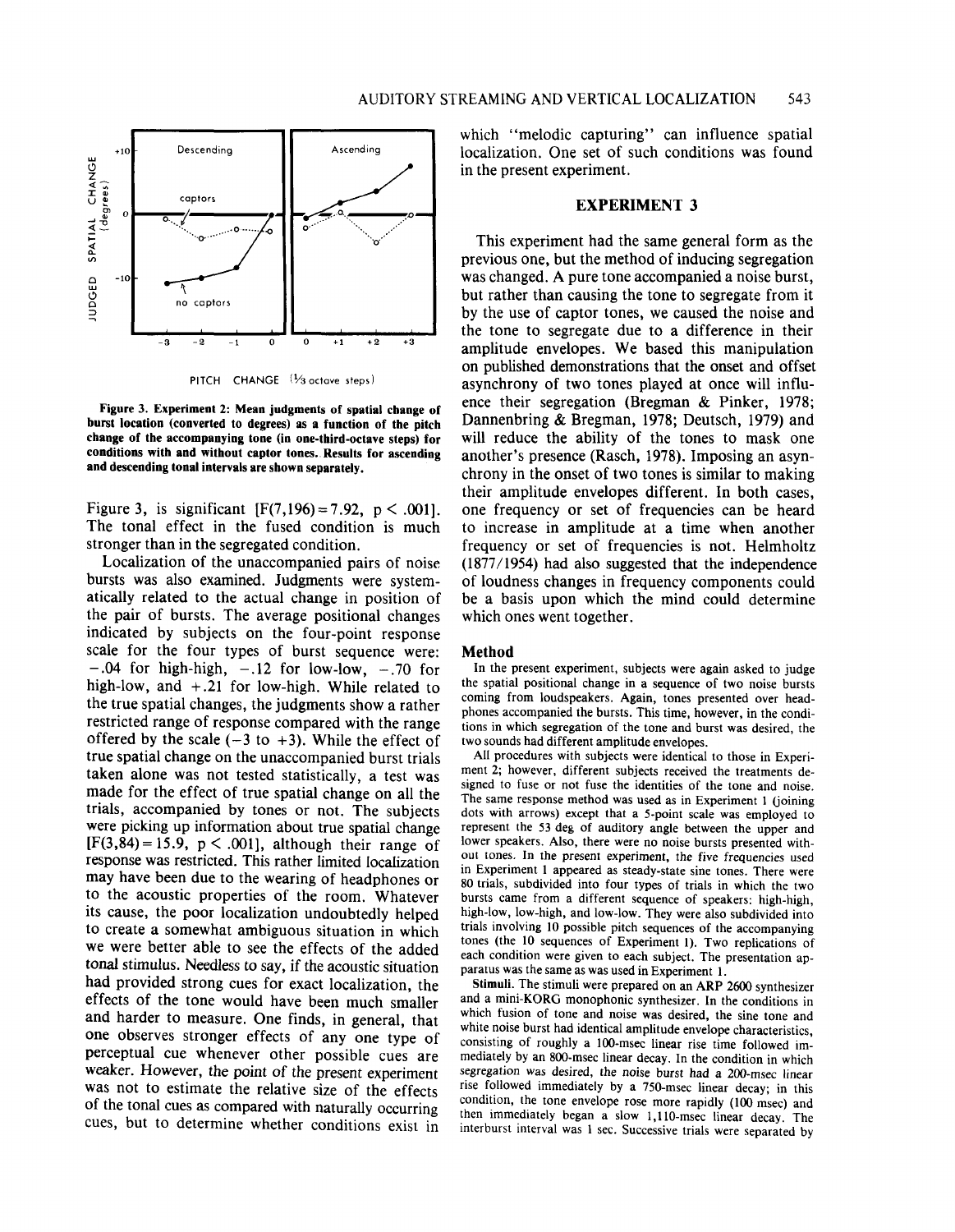7 sec of silence during which subjects recorded their judgments. Because of variations introduced by manual setting of the apparatus and by the manual timing of the interburst intervals, all the values given above were subject to a  $\pm 20\%$  nonsystematic variation from trial to trial.

Subjects. Fifty-six undergraduate and graduate students at McGill University served as subjects. All reported normal hearing.

## **Results**

All data were treated in the same manner as the data from Experiment 2. The results are shown in Figure 4. This figure shows that the present experiment replicated the observations in Experiments 1 and 2 that the spatial change of the pair of bursts was strongly influenced in the expected direction by the pitch change in the accompanying tones  $[F(9,486)]$  $=$  23.12, p  $< .001$ ].

The theoretically relevant interaction effect came out as expected and replicated the one found in Experiment 2. There was a small, but regular and highly significant, tendency for subjects to be influenced more by the accompanying tones in the fused (same envelope) condition than in the segregated (different envelope) condition  $[F(9,486) = 3.80,$  $p < .001$ .

## **Discussion**

The results resembled those of Experiment 2. Although there was a substantial temporal overlap of tone and noise burst even in the segregated condition, the auditory system seemed to show some ability to reject the effects of the accompanying tone when the onsets and offsets were not synchronous. Notice that this rejection was not perfect. Even in the segregated condition, there was some tendency for spatial judgments to follow the tonal direction (see Figure 4).

## **GENERAL DISCUSSION**

In Experiments 2 and 3, we instructed subjects to



**Figure 4. Experiment 3: Mean judgments of spatial change of burst location (converted to degrees) as a function of the pitch change of the accompanying tone (in one-quarter-octave steps) for conditions in which the noise burst and tone had the same or different amplitude envelopes. Results for ascending and descending tonal intervals are shown separately.**

try to separately localize the noise burst, but apparently their voluntary attentional processes could not succeed in this task. However, we were able to help voluntary attention substantially by introducing two types of stimulus manipulation that are known to promote segregation of spectral components. The predicted interactions between condition of fusion and the effects of the tone were found quite clearly in the judgment data. We interpret these results as showing that sequential information can affect the parsing of the information for purposes of spatial localization. However, there are alternative interpretations that must be considered.

One such interpretation might appeal to some principle of sequential inhibition, as follows: In both Experiments 2 and 3, the listener was exposed to the pure tone in isolation shortly before the mixture; perhaps this served to attenuate the response of the auditory system to that pure-tone component in the mixture. This would explain why, in the segregated conditions, the tones had less influence upon localization.

We can, however, rule out this explanation, for it would imply that in the segregated condition the tones should be less audible in the mixture. Yet we know from other experiments, related to Experiment 2, that when an isolated pure-tone component precedes a mixture in which it occurs again, it is more *easily* heard as a component of that mixture (Dannenbring & Bregman, 1978; Van Noorden, 1975). Somehow, our perceptual "discounting" of the contribution of that tone to the mixture goes along with our actually hearing that tone *better* in the mixture. The segregation is bidirectional, influencing both the perception of the component that is pulled out of the mixture and the perception of the remainder itself. The latter half of this statement is supported by the fact that when one tone is perceptually segregated from a mixture of two pure tones, the remaining tone sounds more like a separate pure tone. So, a simple explanation based on inhibition of the perception of the "leading" tone in the subsequent mixture is not sufficient; it does not explain why *both* components are heard more clearly.

A second, alternative explanation would argue as follows: The main question underlying the present studies was, "How closely interconnected are the perceptual computations of location and identity?" It is claimed that the results demonstrate an intimate connection; under conditions in which features contributing to the perceptual identity are known to fuse, location information (spurious or valid) is also brought together. Yet, (the argument continues) a correlation does not necessarily imply a causal relationship; the present data do not directly prove the existence of an interactive process that computes a global "what is where" decision; they have simply shown that the "what" and the "where" processes are controlled by the same variables; that is, the fusion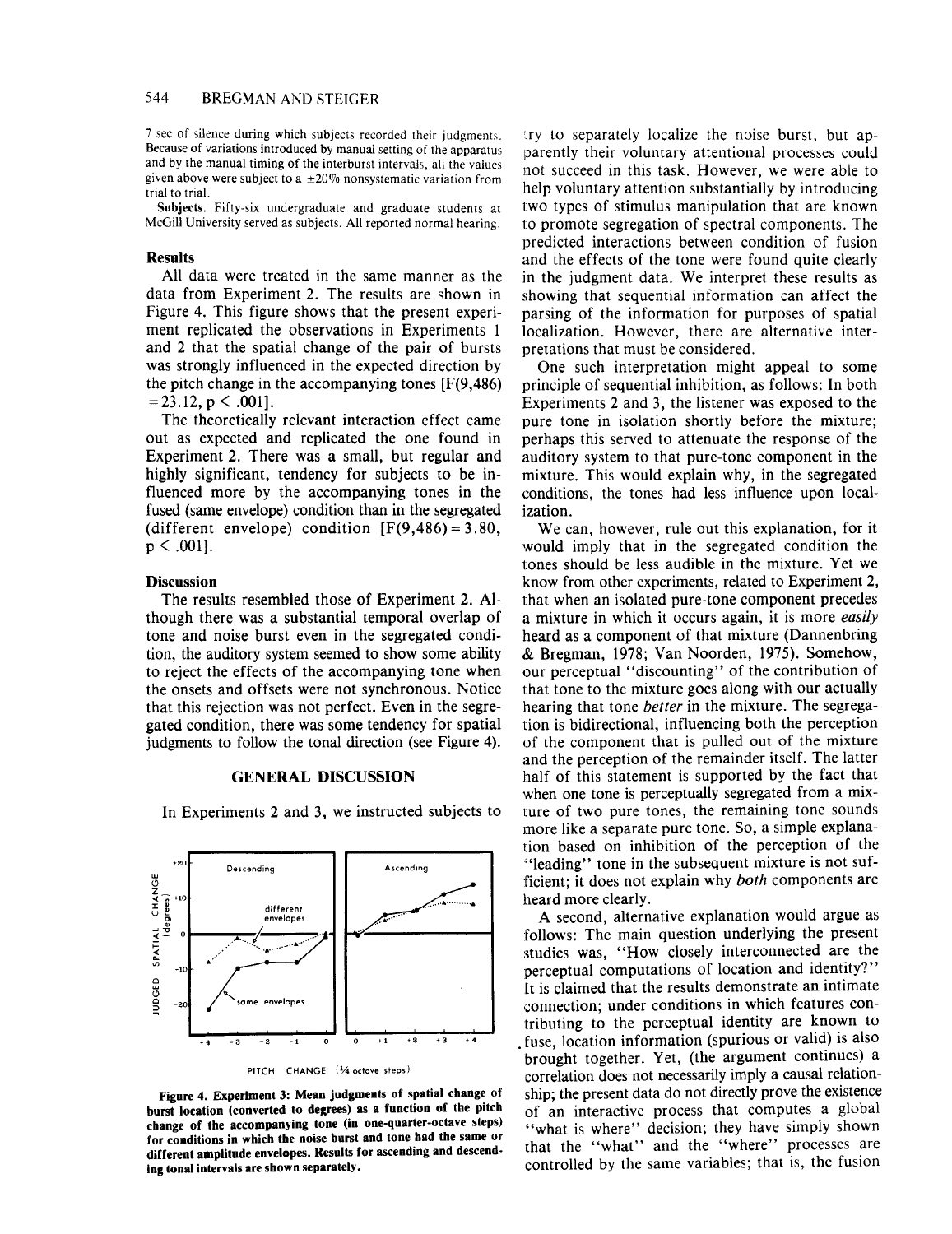of identity information takes place under the same circumstances that lead to the fusion of location information.

While this argument is logically consistent for Experiment 3, it faces problems with Experiment 2. In that experiment, the captor tones united with the noise-embedded tone because of the similarity of their frequencies. There is research (Bregman & Pinker, 1978) that shows that such capturing depends directly on the closeness in frequency of the capturing and captured tones. It is this same proximity in frequency that governs streaming and the formation of melodies. We have, then, in Experiment 2 a case in which what we can call "melodic capturing" influences the ability of the synchronized tone and noise burst to maintain independent spatial locations. Hence, it would appear that an identity-type process (melodic capturing) is directly influencing localization.

The opposite influence (of location on identity) is demonstrated in a study reported by Judd (1979), who alternated tones rapidly between the two ears. He found that when location information was clear, notes at each ear formed an independent melody. In his experiment, then, location is influencing the calculation of identity. Presumably, with Judd's procedure, the notes forming a familiar melody would only be recognized as such when they appeared in sequence in the same ear.

Deutsch and Roll's illusion (1976) may not reflect the independence of "what" and "where" decisions at all. The illusion probably came into existence due to a strong conflict of two principles of auditory processing. The first is that the auditory system tries to group sequential events that are similar in location. The second is that it tries to group sequential events that are similar in frequency. The result is supposed to be an auditory stream that is consistent with respect to both location and frequency pattern. When the two principles are put into conflict, as when the high and low tones are switched rapidly back and forth between the ears, other principles of localization may dominate. One such principle is that the higher harmonics of a complex tone can be used more reliably than the lower ones to detect the position of the source. Since Deutsch and Roll's 800-Hz high tone can be viewed as a harmonic of their 400-Hz low tone, the auditory system may have computed location from the more reliable higher harmonic. Rather than viewing this illusion as evidence for the separation of "what" and "where" computations, we can view it as evidence for their interconnection: The illusion only occurs when the streaming process cannot succeed in integrating two sources of evidence in the computation of coherent sequential streams. Bregman (1978), Deutsch (1975, 1979), and Deutsch and Roll (1976) have argued that illusions are side effects of a system trying to decide "what is where."

However, the ultimate point is not how often the two mechanisms for "what" and "where" act compatibly and arrive at the right answer about the world, but whether or not they exist as separate mechanisms at all, or perhaps whether each aspect of a perceptual "decision" is controlled by a separate type of information. Surely "what" and "where" are different types of *facts* about an environmental sound, and, unarguably, the auditory system's attempt to obtain a consistent description of one can lead to errors on the other. But these observations need not argue for two separate mechanisms. They could merely point to two different outputs from an integrated mechanism that computes these two aspects of our perceptual descriptions in a highly interactive manner.

It seems, then, that we should interpret the available physiological evidence about "what" and "where" pathways with caution. It may help if we draw a distinction between "perceived location," which is a psychological event, and "information usually used for determining location," which is a physical event. The same distinction can be made for identity. While it may be true that separate systems extract and carry the two types of physical information, nevertheless, in complex animals like ourselves, each type of information may be involved in the building of more than one aspect of the resulting psychological representation of the environment. Location-type information may help to specify perceived identity, as in Judd's (1979) experiment, and identity-type information, as in the melodic capturing of the present Experiment 2, may help to specify perceived location.

#### REFERENCES

- BREGMAN, A. S. The formation of auditory streams. In J. Requin (Ed.), *Attention and performance VII.* Hillsdale, N.J: Erlbaum, 1978.
- BREGMAN, A. S. Asking the "what for" question in auditory perception. In M. Kubovy & J. Pomerantz (Eds.), *Perceptual organization.* Hillsdale, N.J: Erlbaum, in press.
- BREGMAN, A. S., & PINKER, S. Auditory streaming and the building of timbre. *Canadian Journal of Psychology,* 1978, 32, 19-31.
- BUTLER, R. Monaural and binaural localization of noise bursts vertically in the median sagittal plane. *Journal of Auditory Research,* 1969, 3, 230-235.
- DANNENBRING, G. L., & BREGMAN, A. S. Streaming vs. fusion of sinusoidal components of complex tones. *Perception & Psychophysics,* 1978, 24, 369-376.
- DEU'rSCH, D. Musical illusions. *Scientific American,* 1975, 233, 92-104.
- DEUTSCH, D. Binaural integration of melodic patterns. *Perception & Psychophysics,* 1979, 25, 399-405.
- DEUTSCH, D., & ROLL, P. Separate "what" and "where" decision mechanisms in processing a dichotic tonal sequence. *Journal of Experimental Ps.vchology: Human Perception and Performance,* 1976, 2, 23-29.
- EVANS, E. F. Neural processes for the detection of acoustic patterns and for sound localization. In F. O. Schmitt & F. T.